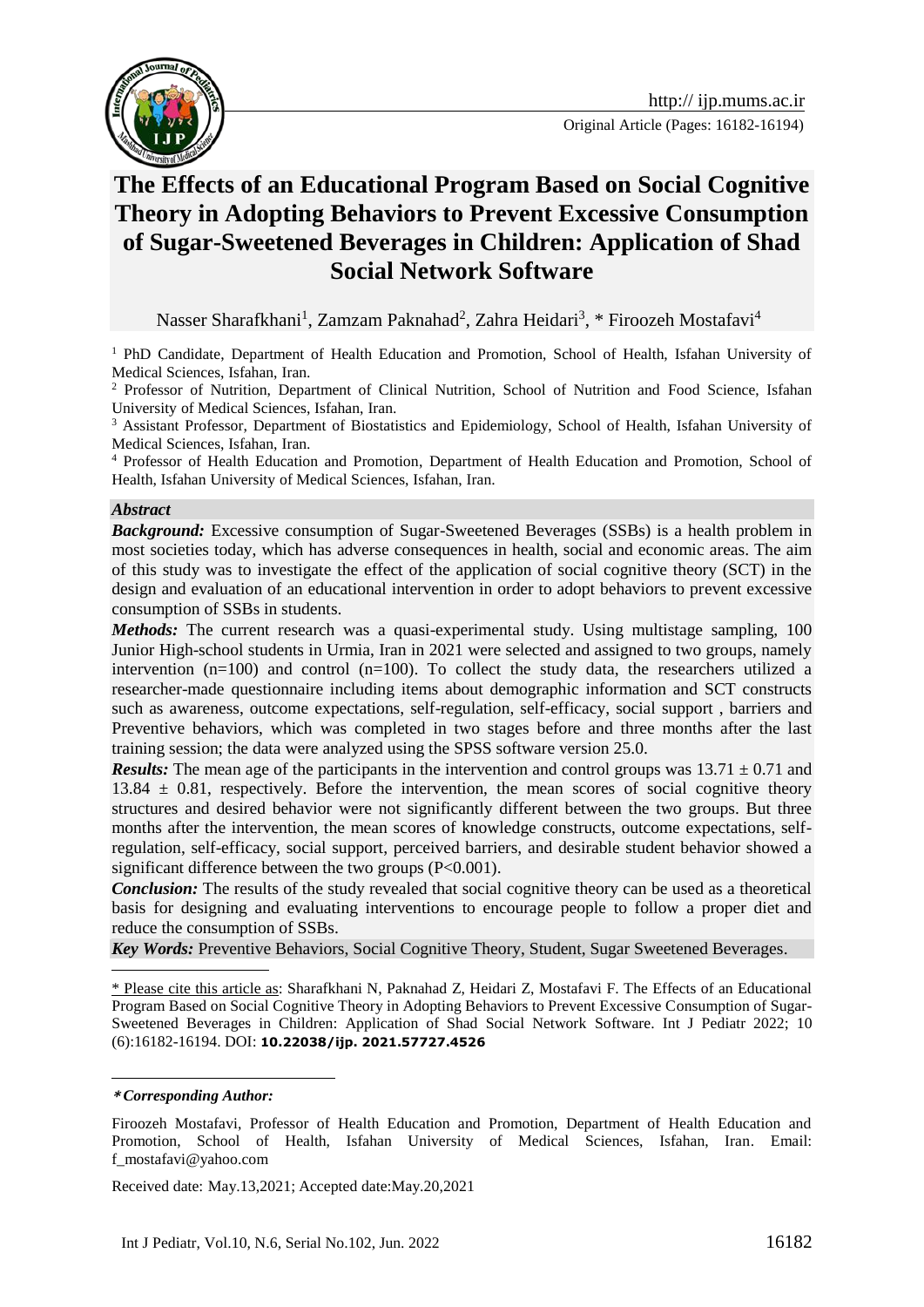## **1-INTRODUCTION**

In recent years, the source of energy intake among young people has shifted to consuming Sugar Sweetened Beverages (SSBs), and this change has made the high consumption of sugar, especially SSBs, a health problem and a challenge for policymakers (1-3). In the world, the consumption of SSBs is estimated at an average of 230 ml per day. Adolescents account for the largest share of consumption of these beverages, and the fact that the majority of children and adolescents (about 88%) report daily consumption of these beverages and receive an average of 271 kcal of energy from this consumption (4). Every Iranian typically consumes about 33 to 42 liters of SSBs in their diet per year, which is three or four times more than the global average consumption of these beverages, And in a study, 94% of children reported their habitual and daily consumption of these drinks (5). Excessive consumption of SSBs as one of the main behavioral risk factors in the development of diseases such as chronic metabolic diseases associated with obesity such as metabolic syndrome, type 2 diabetes, cardiovascular disease, various cancers, oral health in adolescence (Erosion and tooth decay), fatty liver disease, and elevated uric acid in the last three decades (6-8).

After identifying the health effects of sugar added to the diet, the necessity of controlling sugar intake, especially the consumption of SSBs, has been consistently mentioned in several national and global dietary guidelines; for example, the World Health Organization in 2015 recommended reducing the energy taking from free sugars to 10 percent of the body's total energy intake, mentioning that the reducing the ratio of total energy intake of sugars, especially sugary drinks, to less than 5 percent has various benefit and controls over adverse health effects (9). Challenges against reducing the

consumption of SSBs include the increased access to SSBs at home and school, widespread advertising of these products, low prices, careless parenting patterns, consumption of these drinks by parents, parental awareness of the harmful effects of health on sweet drinks, especially among parents (8, 10).

In order to develop effective strategies to reduce the consumption of SSBs in adolescents, a systematic identification of the determinants of SSBs consumption is needed (11). These determinants may be demographic (e.g. Education, socioeconomic status), environmental (e.g., the availability of SSBs) and psychological (e.g., attitudes, beliefs, motivations) variables (12). Therefore, nutritional behavior is one of the multicausal issues related to health, and to affect this behavior, effective factors and abilities of individuals must be identified and strengthened, and barriers lessened. Then, other intervening factors should be used to improve nutritional behavior in line with health programs. In this regard, health education interventions can be considered as a major strategic plan to change people's behaviors with the aim of primary prevention.

It seems that educational programs in health care systems do not have the desired effectiveness on nutritional behaviors and interventions based on theory-based education and appropriate models are required. Because theories have great potential to increase the effectiveness of health education programs (13). One of the most effective theories used to predict and express nutritional behaviors is Albert Bandura's social cognitive theory (14). This theory emphasizes that personal, environmental, and behavioral factors interact with each other. According to this principle, learning happens as a result of the interaction between the three elements. Personal factors include beliefs and expectations, individual behaviors include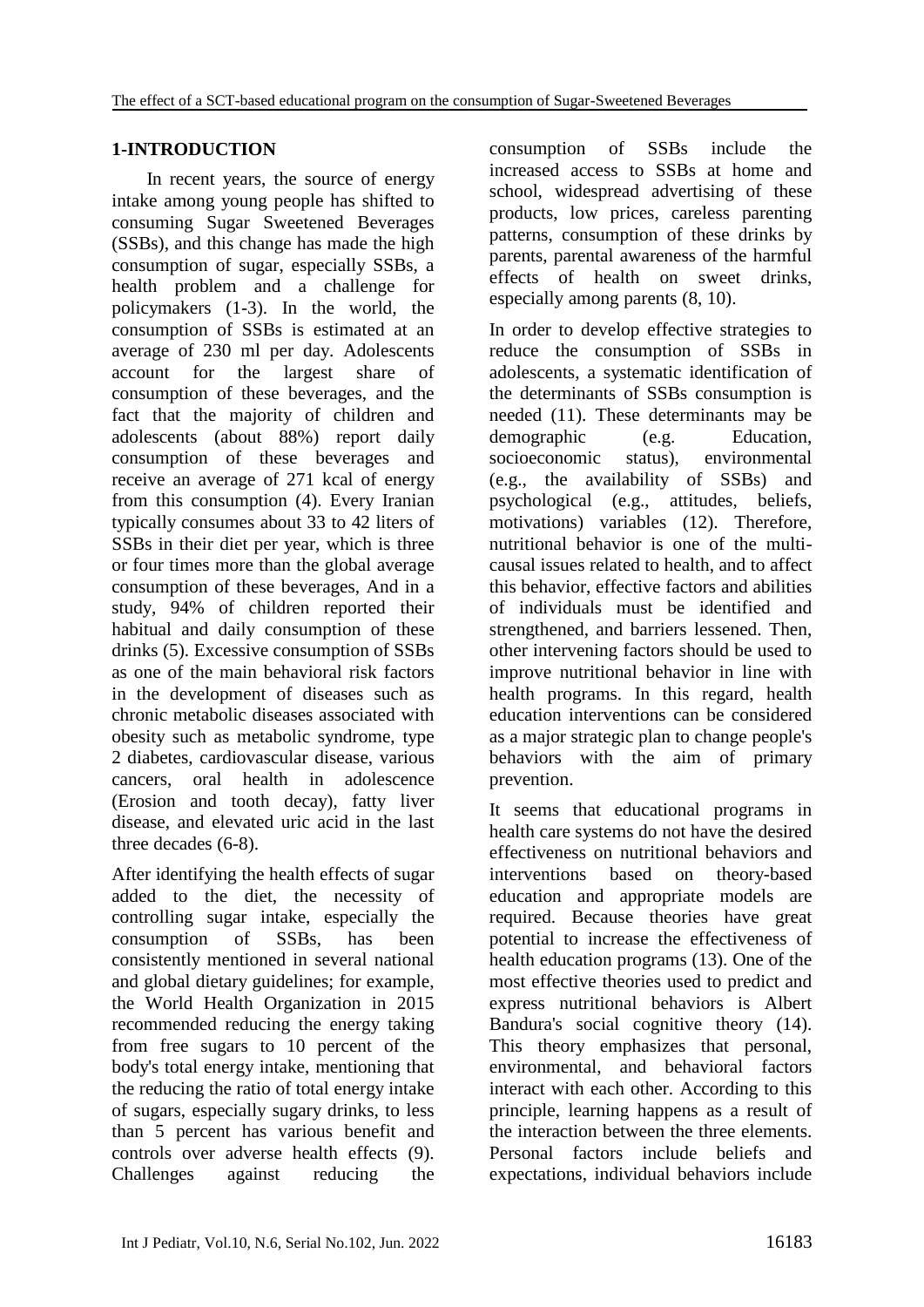actions and choices, and the environmental variables consist of patterns and accessibility issues (15). In the study of kolopaking et al., an intervention based on social cognitive theory, including nutrition education through a self-regulatory procedure, improved children's selfregulatory behaviors in terms of food selection and increased self-efficacy in food environments (16).

Evidence suggests that unhealthy eating habits such as the consumption of sweetened drinks with sugar are formed in early childhood. Therefore, understanding the relationship between the factors affecting these behaviors in children and designing effective and useful interventions with the aim of preventing and changing the undesired behaviors is a necessity (17, 18).

Given that the people all around the world have been affected by the corona epidemic for more than a year, and that many educational centers such as schools and face-to-face training programs are closed and banned by the corona epidemic management and control centers, this means that healthy eating audiences are unable to participate in face-to face healthy eating promotion programs, indicating that more flexible methods of sending and receiving messages are needed to facilitate their attending in health promotion programs. Social media can be a great platform to share health-related ideas and education (19). Shad app is a social network and a native messaging service for Iranian students. Shad software, like WhatsApp, is an Internet messenger that delivers real-time texts and communicational messages (20). Shad software, similar to the other social networks, has advantages such as accessing and retrieving messages even in an offline mode, or when the phone is turned off before the message be completely sent (21). The results of several programs with the purpose of promoting

healthy nutrition through social networks emphasize the effectiveness of these educations in reducing the consequences of adopting unhealthy eating behaviors  $(22-24)$ .

Given the above, this study seeks to answer the key question of what is the efficiency and effectiveness of education based on social cognitive theory in reducing the consumption of sugary drinks to the recommended amount in children and adolescents. By answering this question, we can reach more appropriate strategies to plan for the promotion of a healthy diet in order to prevent and control the burden of diseases caused by this problem.

## **2-MATERIALS AND METHODS**

## **2-1. Study design and population**

The present research was a controlled quasi-experimental study, carried out among junior high-school students in Urmia city, North West of Iran, in 2020- 2021. The proposal of this research was approved by the Research Ethics Committee of Isfahan University of Medical Sciences and the necessary arrangements were made with schools for conducting the process of the study. The sample size was determined according to results of a similar study (25), considering a power of 90% with  $\alpha = 0.05$ , and the effect size of 0.45. Using the G\* Power SSC software (Version 3.1.9.2), the minimum sample size was calculated as 84 in each group and 168 in total. Subsequent to 15% attrition, 200 students were assigned to two groups of 100, namely intervention and control. The samples were selected using multistage sampling. First, from among junior high schools, four allboy schools and four all-girl schools were selected using cluster random sampling. The participants in the intervention group were selected from these four schools, and the control group participants from the other schools. Finally, using quota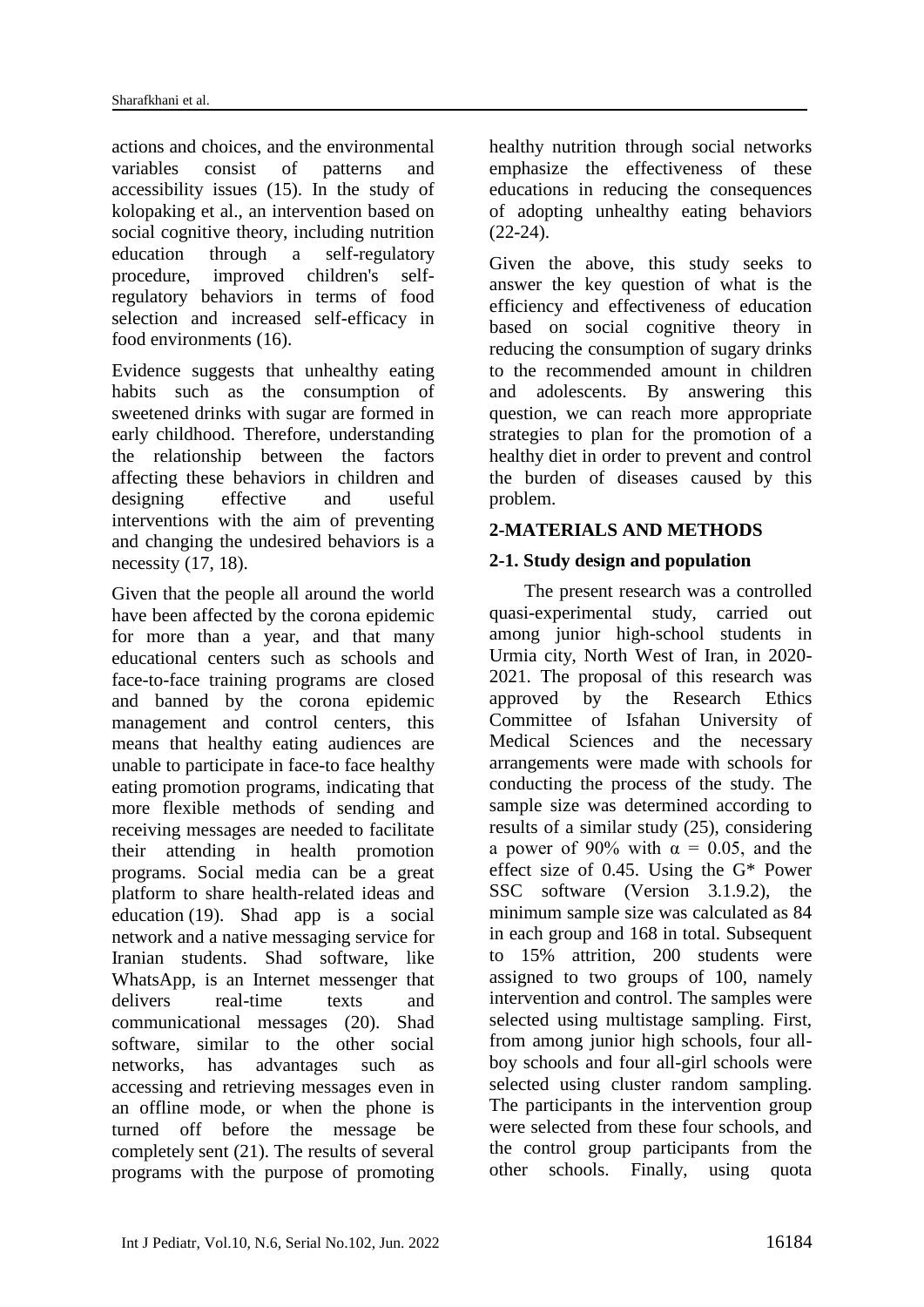sampling, from among different grades of the two groups, in proportion to the number of students in each grade, 100 students were selected for each group and included in the study.

## **2-2. Inclusion and exclusion criteria**

The inclusion criteria for the present study were providing written consents by the parents and school administrators for entering the students to the study, lack of metabolic diseases and other problems in students so that they were not required to follow a special diet. The students' unwillingness to continue their participation in the study and failing to attend training sessions were considered as the exclusion criteria.

## **2-3. Measuring tools**

The data collection tool was a researchermade questionnaire consisting of the following parts:

Part 1. Demographic characteristics of the student and his/her amount of SSBs consumption.

Part 2. Knowledge Questions (with 9 items) For example, "How many calories are in a teaspoon of sugar?" A correct answer received a score of 1 and an incorrect one received a score of 0.

Part 3. Questions related to various structures of SCT and the structure of perceived barriers in performing behaviors that reduce the consumption of sugary drinks by the student; outcome expectations (with 12 items) For example, "I expect that by reducing the consumption of Sugar Sweetened Beverages, I will have healthier teeth.", Self-regulation (with 10 items) For example, "I know how to evaluate my consumption of different types of drinks", Self-efficacy (with 8 items) For example, " I am confident in my ability to choose healthy drinks over unhealthy drinks.", Social Support (with 6 items) For example, " My teachers' advice makes me use water instead of sugary drinks.", Perceived barriers (with 9 questions) For example, " Sugar-Sweetened Beverages are served with most of the meals at home. "; All items related to subscales of SCT and perceived barriers structure were scored based on a 5-point Likert scale ranging from 1 "strongly disagree" to 5 "strongly agree".

Part 4. Preventive behavior questions (with 6 items): "I avoid being in the service environment of SSBs such as fast foods, these items are rated on a 4-point Likert scale (0 = never, 1 = seldom, 2 = often, 3 = always). The total score of the questionnaire was transformed linearly to a 0–100-point scale, with 100 indicating the best status and 0 the worst. The distance between the lowest and highest test scores was conventionally classified into three categories: weak (0-50% score), medium (51-75 score) and good (76-100% score).

To determine the validity of the researcher-made questionnaire based on a review of the valid sources (26-31), the qualitative method of content validity was used, i.e. using a panel of 10 experienced experts ((including the specialists in health education, epidemiology, nutrition and preventive and social medicine). In this method, the experts were asked to examine the items of the questionnaires in terms of simplicity, clarity, relevance and necessity and to express their opinions and suggestions. After receiving feedback and suggestions from the experts, the necessary amendments were made to the study tool. Finally, the validity of the tool was confirmed.

The reliability of the questionnaire was measured through Cronbach's alpha test on 30 students who were similar to the sample of the study. Cronbach's alpha coefficients of the construct of Outcome expectations towards the consumption of SSBs, Selfregulation, Self-efficacy, Social Support, Perceived barriers, and Preventive behavior were 0.71, 0.90, 0.84, 0.85, 0.87 and 0.87 respectively; and ultimately the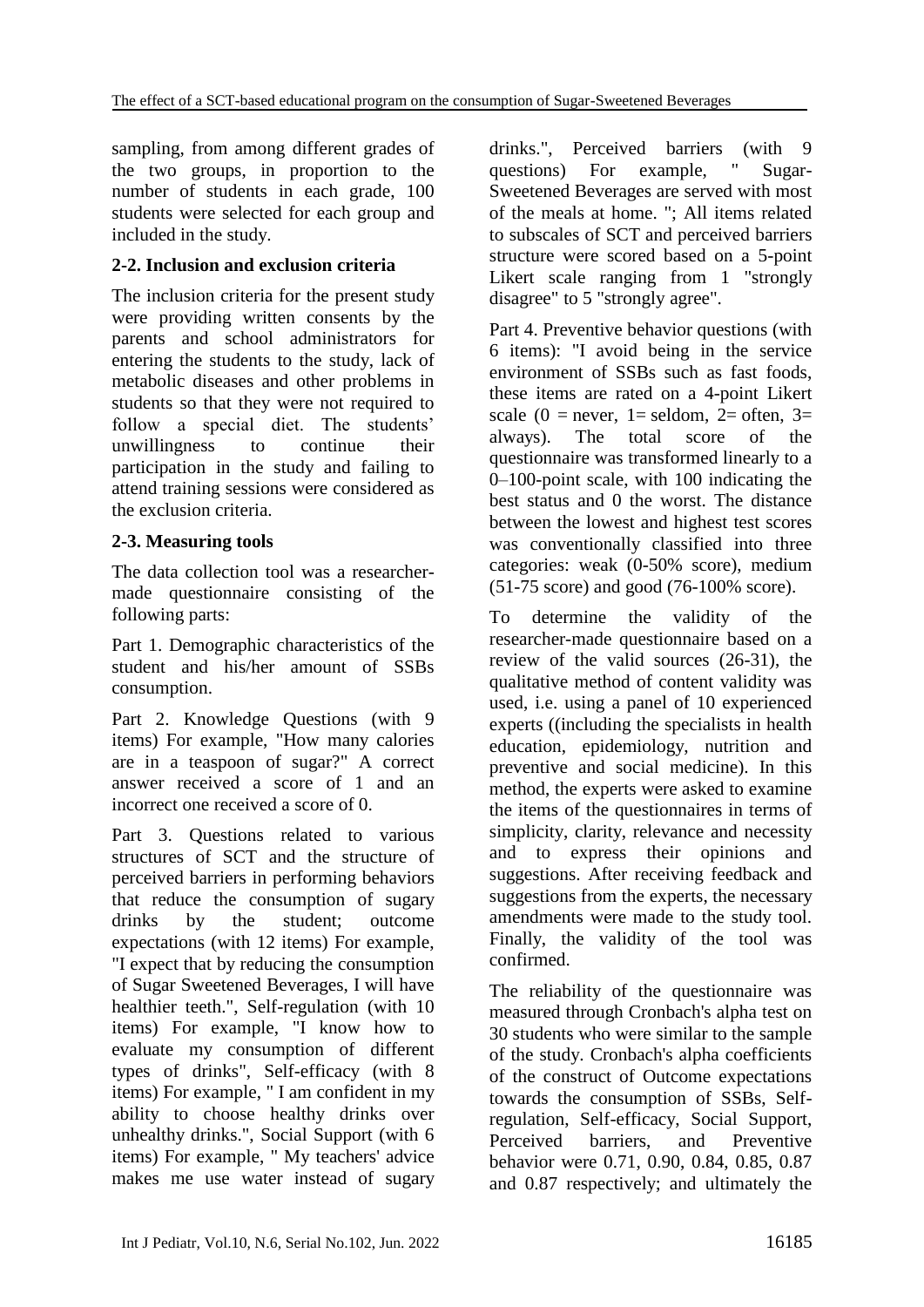instrument's reliability was also confirmed.

### **2-4. Intervention**

The educational intervention in the experimental group was held in 7 training sessions (60 minutes each) 3 days a week for 3 weeks. In these sessions, which were designed based on the structures of social cognitive theory, the students were educated to manage the optimal consumption of sugary drinks with an emphasis on self-regulatory structures, social support, perceived barriers, selfefficacy, awareness, and outcome

expectations, ordered based on their priorities, identified in a study of diagnostic evaluation and measurement of the predictive power of the structures (32). The methods used for teaching included lectures, brainstorming, group discussion, questions and answers, PowerPoint presentation of educational materials in the platform of the social network (Shad App). To evaluate the impact of the educational intervention, three months after the last training session, the initial electronic questionnaire was completed online by the participants of the intervention and control groups.

**Table-1:** Educational intervention program for optimal management of sugar-sweetened beverages

| Training | Educational priority of                                                                | Practical educational activities, learning                                                                                                                                                                                                                                                                                                                                                                                                              | <b>Structures of social</b>   |
|----------|----------------------------------------------------------------------------------------|---------------------------------------------------------------------------------------------------------------------------------------------------------------------------------------------------------------------------------------------------------------------------------------------------------------------------------------------------------------------------------------------------------------------------------------------------------|-------------------------------|
| session  | each session                                                                           | experiences, content of the messages                                                                                                                                                                                                                                                                                                                                                                                                                    | cognitive theory              |
| First    | Familiarity with the<br>food pyramid and the<br>place of drinks in the<br>food pyramid | - Mentioning the goals of the educational<br>intervention for the participants<br>- Providing the students with the definition of<br>sugar-sweetened beverages<br>- Introducing the criteria for distinguishing<br>healthy from unhealthy drinks<br>- How to calculate the nutritional share of<br>beverages in the food pyramid                                                                                                                        | knowledge<br>and<br>awareness |
| Second   | The importance of<br>consuming healthy<br>drinks                                       | - Expressing different attitudes about the<br>consumption of SSBs and discussing them<br>- Showing videos and posters related to the<br>side effects of consuming sugary drinks<br>- Expressing national and regional statistics<br>about the consumption of different beverages<br>- Expressing experiences of success or failure<br>in performing behaviors that control the<br>consumption of SSBs                                                   | outcome<br>expectations       |
| Third    | Self-monitoring and<br>self-evaluation in<br>relation to sugary<br>drinks              | - Explaining about the ways to develop goals<br>and prescribing behaviors that control a<br>healthy diet in relation to SSBs<br>- Asking them to practice alternative behaviors<br>(providing them with the definition and<br>appropriate using patterns of the healthy<br>drinks)<br>- Teaching how to read food labels for drinks<br>- Teaching how to draw daily calorie intake<br>registration cards<br>- Teaching how to record energy and calorie | Self-regulation               |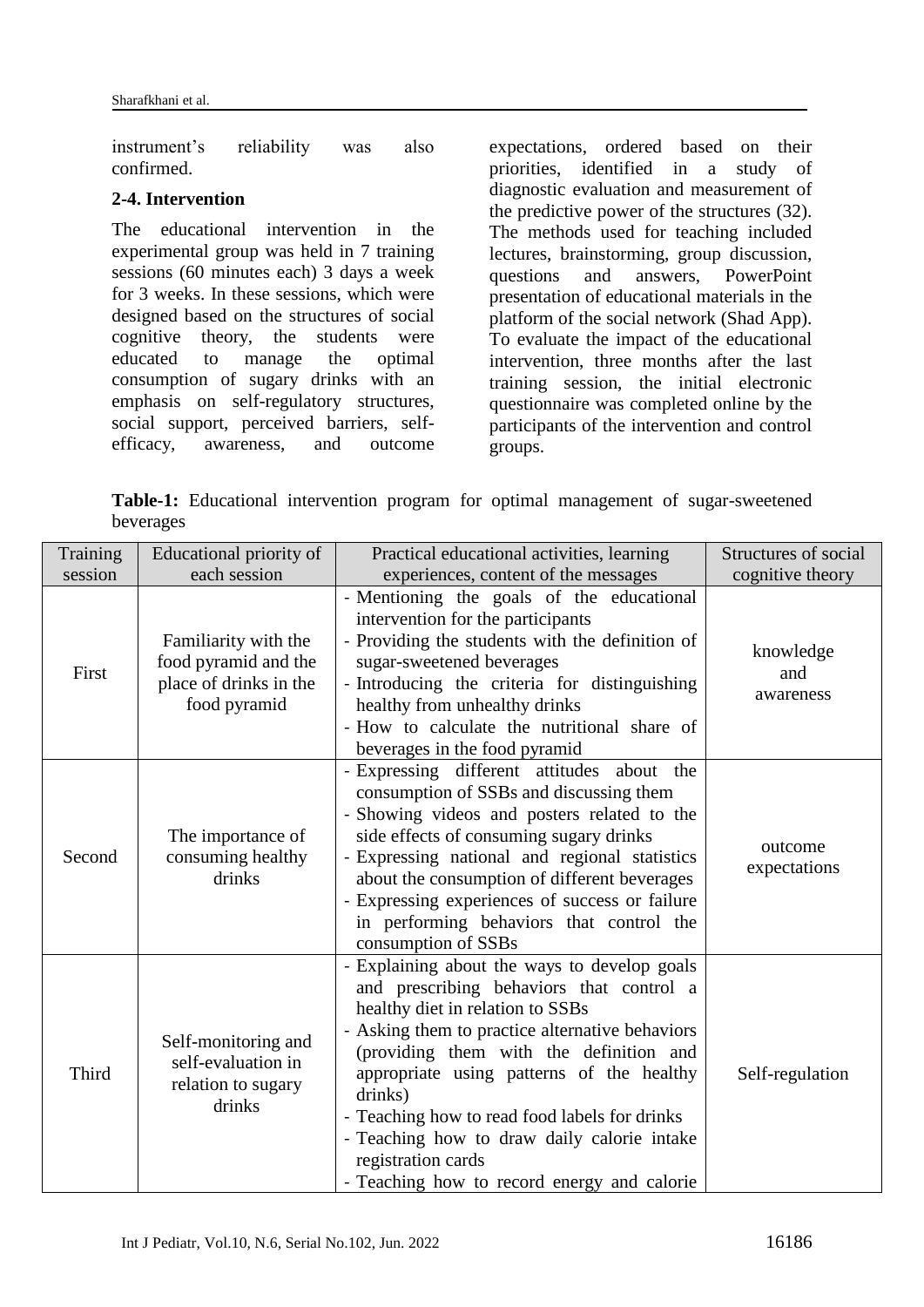| Training | Educational priority of                                                                                      | Practical educational activities, learning                                                                                                                                                                                                                                                                                                                                                                                                                                                                                                                                                                                                                                                                             | Structures of social |
|----------|--------------------------------------------------------------------------------------------------------------|------------------------------------------------------------------------------------------------------------------------------------------------------------------------------------------------------------------------------------------------------------------------------------------------------------------------------------------------------------------------------------------------------------------------------------------------------------------------------------------------------------------------------------------------------------------------------------------------------------------------------------------------------------------------------------------------------------------------|----------------------|
| session  | each session                                                                                                 | experiences, content of the messages<br>intakes on the card                                                                                                                                                                                                                                                                                                                                                                                                                                                                                                                                                                                                                                                            | cognitive theory     |
| Fourth   | Self-evaluation, self-<br>enhancement, planning<br>and performance<br>control associated with<br><b>SSBs</b> | - Expressing desirable and standard behaviors<br>and how to evaluate and compare the<br>behavior of consuming SSBs with the ideal<br>consumption of these drinks<br>- Asking the students to encourage themselves<br>if they have positive behaviors.<br>- Planning for healthy eating behaviors in<br>relation to the consumption of SSBs                                                                                                                                                                                                                                                                                                                                                                             | Self-regulation      |
| Fifth    | Providing skills to<br>empower students to<br>choose healthy drinks<br>versus undesirable<br>drinks          | - Providing the students with the experiences<br>of patients who have controlled the side<br>effects of consuming sugary drinks by<br>adopting healthy drinking behaviors.<br>- Providing alternative behaviors<br>through<br>group discussion<br>- Asking the students to control behaviors that<br>encourage the consumption of sugary drinks<br>verbally and materially<br>- Encouraging the students to support each<br>other in performing healthy eating behaviors<br>- Encouraging the students to participate in<br>decisions to provide a healthy food basket for<br>the household<br>- Teaching the skill of saying no and daring to<br>deal with incompatible requests regarding the<br>consumption of SSBs | Self-efficacy        |
| Sixth    | Providing solutions for<br>reducing the access to<br><b>SSBs</b>                                             | - Expressing possible barriers in performing<br>control<br>behaviors<br>related<br><b>SSBs</b><br>to<br>consumption<br>- Explaining the ways to remove Barriers                                                                                                                                                                                                                                                                                                                                                                                                                                                                                                                                                        | <b>Barriers</b>      |
| Seventh  | -Information support<br>-social support<br>-Evaluation support                                               | - Introducing desirable information sources<br>related to healthy eating and consumption of<br>healthy drinks<br>- Helping to choose the optimal patterns in the<br>family and the surrounding environment in<br>relation to nutrition<br>- Raising the level of information of parents or<br>a family member of students about having a<br>healthy diet<br>- Training a family member to evaluate the<br>students' nutritional behaviors.                                                                                                                                                                                                                                                                             | Social Support       |

### **2-5. Data Analyses**

The data was analyzed using the SPSS software version 25.0. In order to examine

the difference between the groups, the presumptions of each test were, first, checked. Moreover, in order to analyze the data, the Kolmogorov-Smirnov test (KS-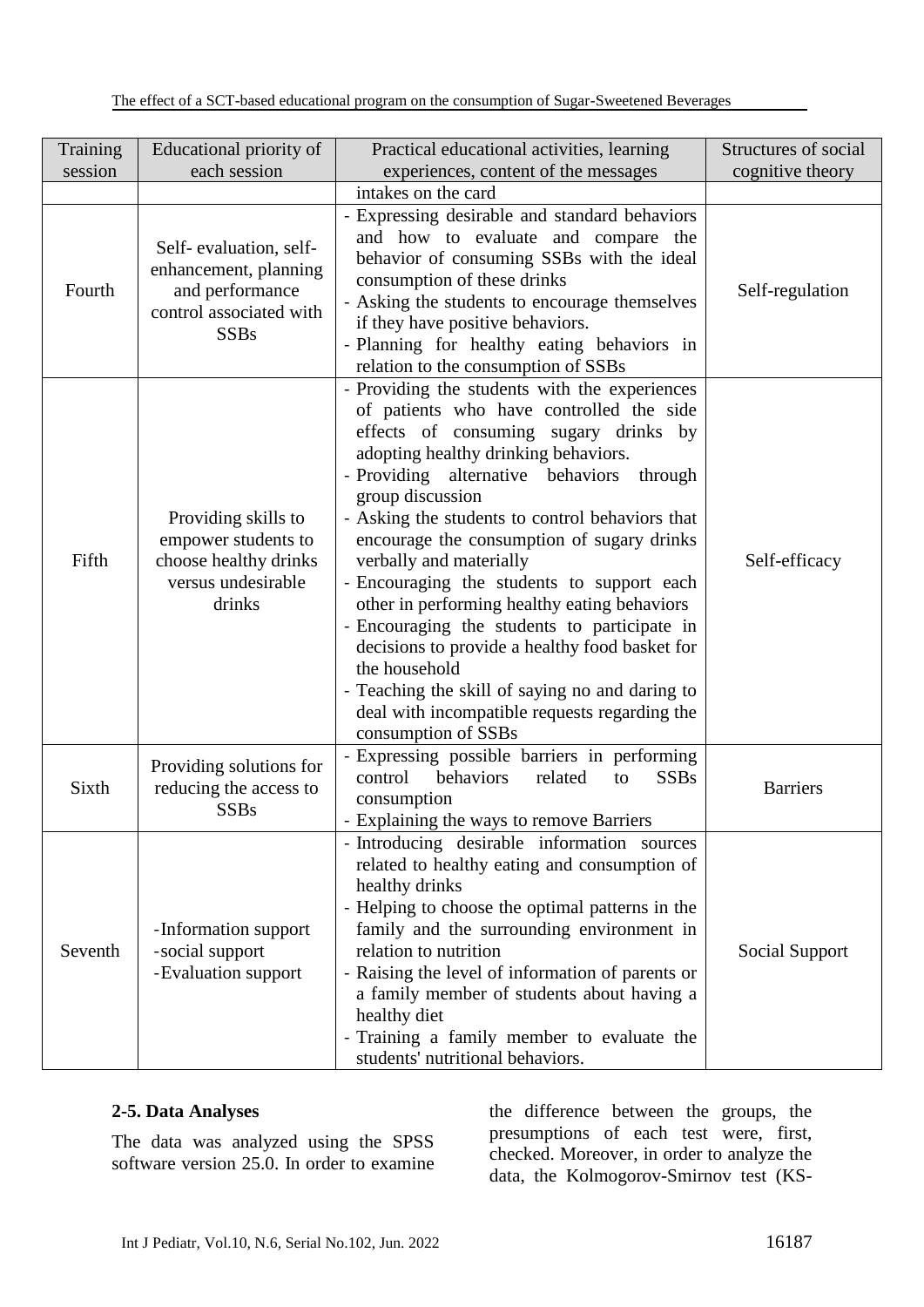test) was, first, used to confirm that the research variables had a normal distribution. In order to compare the intervention group with the control group, at each evaluation stage, independent and paired t-tests were used for quantitative variables and chi-square test was used for the qualitative variables.

### **2-6. Ethical consideration**

This manuscript was extracted from a study with the Code of Ethics (IR.MUI.RESEARCH.REC.1399.213) approved by the Ethics Committee of Isfahan University of Medical Sciences. In addition, written consent was received from all participants and all the principals of the research ethics related to the Helsinki Statement were respected.

### **3- RESULTS**

In this controlled quasi-experimental research, 200 students were assigned to the intervention group  $(n = 100)$ , and the control group ( $n = 100$ ). The mean age of the intervention group was  $13.90 \pm 0.71$ years and that of the control group was  $13.84 \pm 0.81$  years. **Table 2** demonstrates that before the study, the two groups were not significantly different from each other in terms of the demographic variables  $(P >$ 0.05). The results also show that more than 70% of the students had reported not holding a healthy nutrition-focused training class during the school year, which requires the stakeholders' attention to plans for the training classes of this kind to promote healthy eating behaviors in educational settings. **Table 3** shows that there was no significant difference between the two groups in the mean scores of Adopting preventive behaviors of consuming SSBs, Average consumption of SSBs, and the mean scores of the SCT constructs (i.e. awareness, outcome expectations, self-regulation, self-efficacy, social support and perceived barriers) related to the consumption behavior of SSBs before the intervention  $(P > 0.05)$ .

As **Tables 3** presents, there was a significant difference between the two groups in all of the SCT constructs (after intervention,  $P < 0.001$ ). The results highlighted a significant difference in the mean scores of the constructs in the intervention group before and three months after the intervention. However, no significant difference was observed in the control group ( $P > 0.05$ ).

According to **Table 3,** before the educational intervention, the average consumption of SSBs during the day was 3.27 glasses (220 ml) in the intervention group, which after the intervention, the consumption of SSBs in the students of the intervention group was reduced to 2.16 glasses per day. Also, in the control group before the educational intervention, the average consumption of SSBs during the day was 3.34 glasses (220 ml), which after 3 months, no significant change in the consumption of SSBs was observed.

## **4- DISCUSSION**

An unhealthy diet, like the consumption of SSBs, is a major risk factor for many non-communicable diseases. And health education interventions, especially the theory-based ones, can be considered as a key strategic plan to correct and change people's behaviors in the form of an initial prevention goal. Therefore, this study investigated the effect of a theory-based educational intervention on the adoption of health-promoting behaviors to reduce the consumption of SSBs. Based on the findings, the average consumption of sugar-sweetened beverages and adopting behaviors to prevent excessive consumption of these beverages after the educational intervention showed a significant difference between the intervention and control groups, indicating the effectiveness of the intervention in the adoption of health-promoting behaviors by the participants.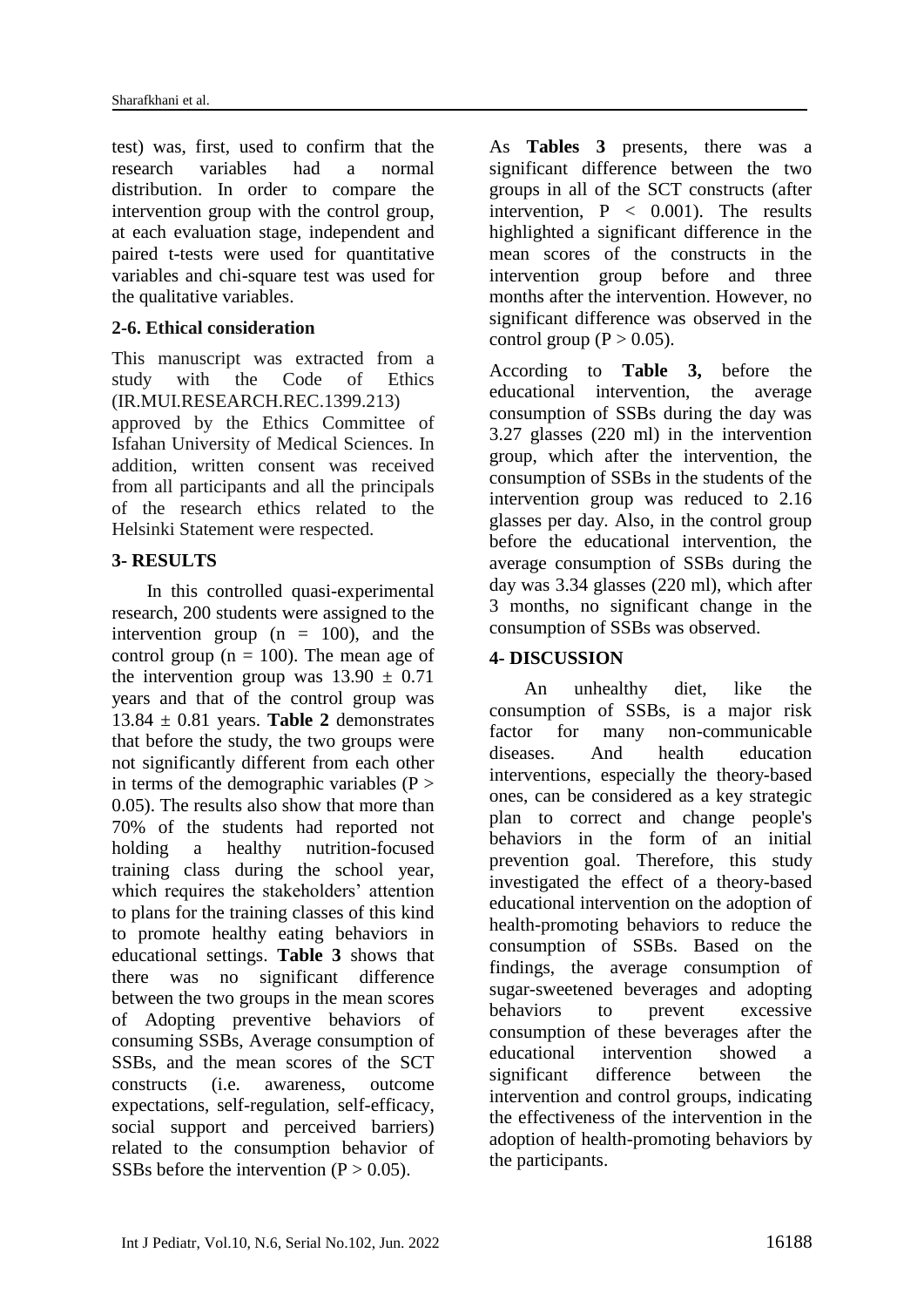| Variables                         | Sub-group                     | Intervention $(n=100)$ |           | Control ( $n = 100$ ) |         | $P-$   |  |
|-----------------------------------|-------------------------------|------------------------|-----------|-----------------------|---------|--------|--|
|                                   |                               | Mean or No.            | SD or $%$ | Mean or No.           | SD or % | value* |  |
| Age                               |                               | 13.90                  | 0.71      | 13.84                 | 0.81    | 0.581  |  |
| Gender                            | Female                        | 47                     | 47%       | 46                    | 46%     | 0.867  |  |
|                                   | Male                          | 53                     | 53%       | 54                    | 54%     |        |  |
|                                   | First                         | 40                     | 40%       | 41                    | 41%     | 0.909  |  |
| Grade                             | Second                        | 35                     | 35%       | 35                    | 35%     |        |  |
|                                   | Third                         | 25                     | 25%       | 24                    | 24%     |        |  |
|                                   | Never                         | 73                     |           | 80                    |         |        |  |
| Holding a                         | Once a year                   | 22                     |           | 17                    |         |        |  |
| training class<br>with a focus on | Twice a year                  | 5                      |           | 3                     |         | 0.482  |  |
| healthy eating                    | Three or more<br>times a year | Zero                   | Zero      | Zero                  | Zero    |        |  |
| <b>BMI</b>                        |                               | 22.09                  | 3.46      | 21.58                 | 3.59    | 0.313  |  |

**Table-2:** The demographic characteristics of the students in the two groups

\* The quantitative variables were tested using the independent t-test and the qualitative variables were tested using Chi-square; SD: Standard Deviation; BMI: Body Mass Index.

**Table-3:** A comparison of the means and standard deviations of the SCT constructs in the two groups before and three months after the intervention with regard to the consumption of SSBs

|                        | Time          | Intervention |           | Control |           | Independent     |
|------------------------|---------------|--------------|-----------|---------|-----------|-----------------|
| Variables              |               | Mean         | <b>SD</b> | Mean    | <b>SD</b> | t-test $\alpha$ |
|                        | <b>Before</b> | 30.77        | 16.40     | 33.11   | 15.39     | 0.301           |
| knowledge              | After         | 60.55        | 18.57     | 31.77   | 14.47     | 0.001           |
| Paired t-test $\alpha$ |               | 0.001        |           | 0.083   |           |                 |
| outcome                | <b>Before</b> | 57.18        | 4.77      | 58.11   | 5.05      | 0.183           |
| expectations           | After         | 68.02        | 3.55      | 58.88   | 4.20      | 0.001           |
| Paired t-test $\alpha$ |               | 0.001        |           | 0.114   |           |                 |
|                        | <b>Before</b> | 61.36        | 9.21      | 60.90   | 9.80      | 0.733           |
| Self-regulation        | After         | 68.34        | 4.66      | 61.44   | 8.77      | 0.001           |
| Paired t-test $\alpha$ |               | 0.001        |           | 0.055   |           |                 |
|                        | <b>Before</b> | 59.32        | 10.74     | 58.95   | 9.73      | 0.796           |
| Self-efficacy          | After         | 71.32        | 7.82      | 59.40   | 8.61      | 0.001           |
| Paired t-test $\alpha$ |               | 0.001        |           | 0.101   |           |                 |
|                        | <b>Before</b> | 58.53        | 9.78      | 57.03   | 12.14     | 0.337           |
| Social Support         | After         | 73.36        | 6.52      | 58.36   | 9.04      | 0.001           |
| Paired t-test $\alpha$ |               | 0.76         |           | 0.001   |           |                 |
| <b>Barriers</b>        | <b>Before</b> | 54.57        | 10.72     | 56.84   | 10.07     | 0.125           |
|                        | After         | 47.91        | 6.16      | 56.06   | 9.58      | 0.001           |
| Paired t-test $\alpha$ |               | 0.001        |           | 0.58    |           |                 |
| Preventive behaviors   | <b>Before</b> | 51.16        | 15.91     | 54.88   | 6.66      | 0.108           |
|                        | After         | 68.77        | 9.09      | 55.22   | 6.10      | 0.001           |
| Paired t-test $\alpha$ |               | 0.001        |           | 0.259   |           |                 |
| Daily intake of SSBs   | <b>Before</b> | 3.27         | 1.21      | 3.34    | 1.21      | 0.684           |
| (per glass=220 ml)     | After         | 2.16         | 0.69      | 3.18    | 1.04      | 0.001           |
| Paired t-test $\alpha$ |               | 0.001        |           | 0.064   |           |                 |

SCT: Social Cognitive Theory; SD: Standard Deviation; ml: milliliter.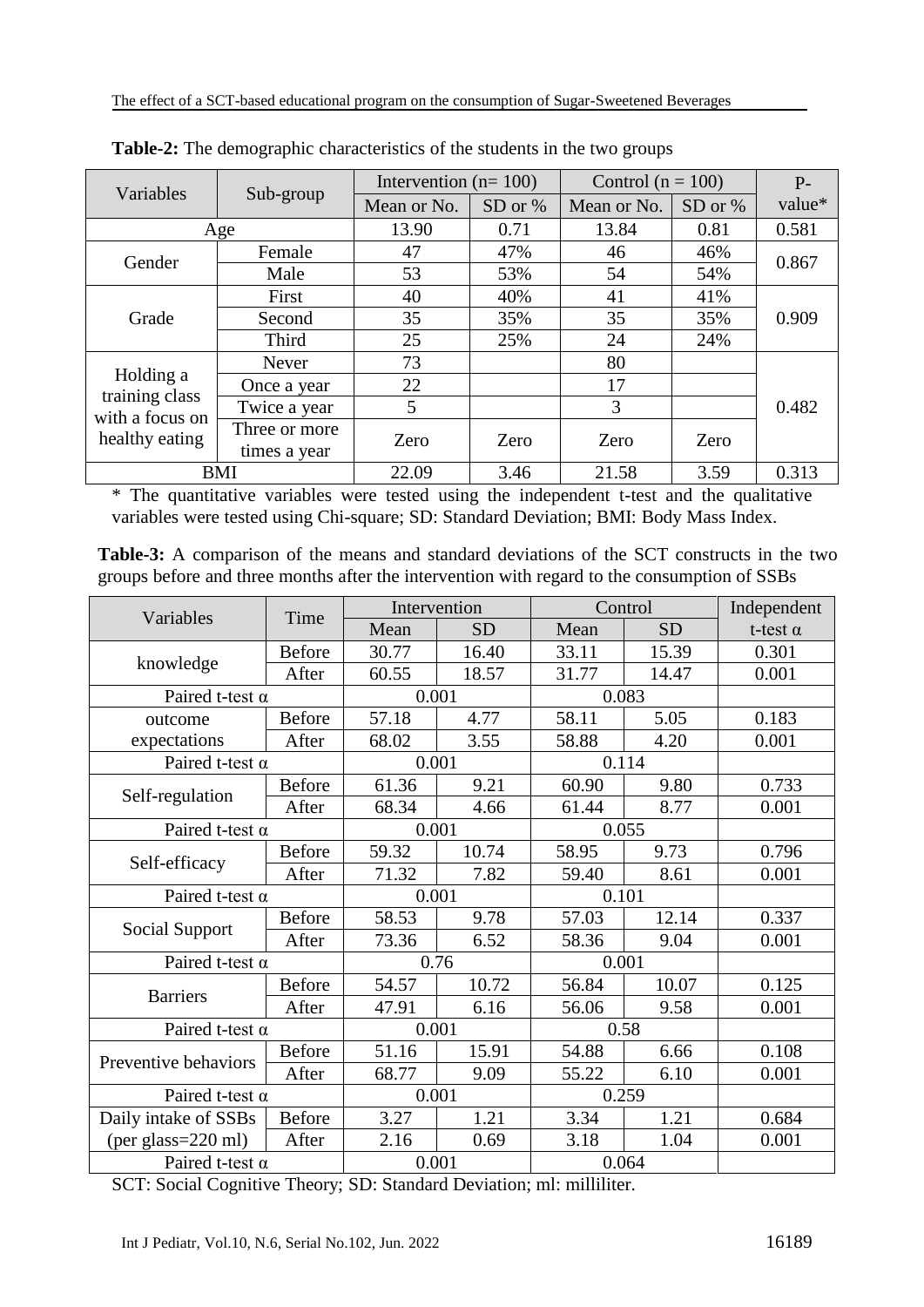Various studies have pointed to the positive effects of using social cognitive theory in designing interventions in the field of nutritional behaviors and correcting undesirable eating behaviors (33-37).

Due to the high consumption of SSBs in children and adolescents, training to properly guide this behavior is recognized as a necessity; The effect of knowledge on behavior cannot be denied, sufficient knowledge about the content and consequences of food and drinks is often considered as a prerequisite for healthy decision making and plays a key role in designing health interventions to improve eating behavior, including the consumption of SSBs (38); In the present study, considering SSBs as the unhealthy beverages, the effects of these beverages on the body and the place of beverages in the food pyramid were introduced, and that after the educational intervention, a significant increase was observed in the students' knowledge about sweetened beverages.

Outcome expectation is one of the constructs of social cognitive theory that deals with predicting the possible consequences of performing a desired behavior. In the present study, the three dimensions of physical health, expected costs and benefits of limiting the consumption of sugary drinks were addressed in an educational intervention. The results showed that the mean score of outcome expectations in the intervention group increased significantly compared to the control group. In another study, Su emphasized and recommended the effect of the outcome expectations structure with negative and positive results in relation to these drinks; which should be considered in the strategies adopted to limit the consumption of undesirable beverages (39).

Another result of the present study dealt with the effects of the educational

intervention on increasing self-regulation of SSBs consumption behavior in the intervention group compared to the control group. It seems that using several strategies simultaneously, including verbal persuasion and reinforcements based on the participants' reports on their daily consumption of healthy drinks, teaching them how to read food labels, teaching them to draw daily calorie registration cards, and practicing desirable behaviors (Alternative to healthy drinks) for the students participating in the present study has led to improved self-regulation of beverage intake in the intervention group; This result is consistent with the findings of similar studies in this field (34, 40).

Self-efficacy is another construct of social cognitive theory, based on which the individuals' confidence in their ability to choose healthy daily foods, even when difficult, determines a person's success in achieving a healthy eating pattern. In the present study, techniques affecting selfefficacy such as encouraging, rewarding, along with teaching the skill of saying no and daring were used to deal with controlling the consumption of SSBs. As a result of the intervention, the mean score of the participants' self-efficacy in limiting the consumption of SSBs showed a significant increase of about 12% in the intervention group, while there was no significant change in the control group. Karimi et al. have also acknowledged the effectiveness of the self-efficacy structure in managing the consumption of SSBs and reported its application in adopting strategies to limit the consumption of these beverages (2).

The participants' perceived social support in relation to reducing the consumption of sugar-sweetened beverages and adopting preventive behaviors had also increased significantly after the educational intervention in the intervention group; however, no significant change was found in the control group. Therefore, the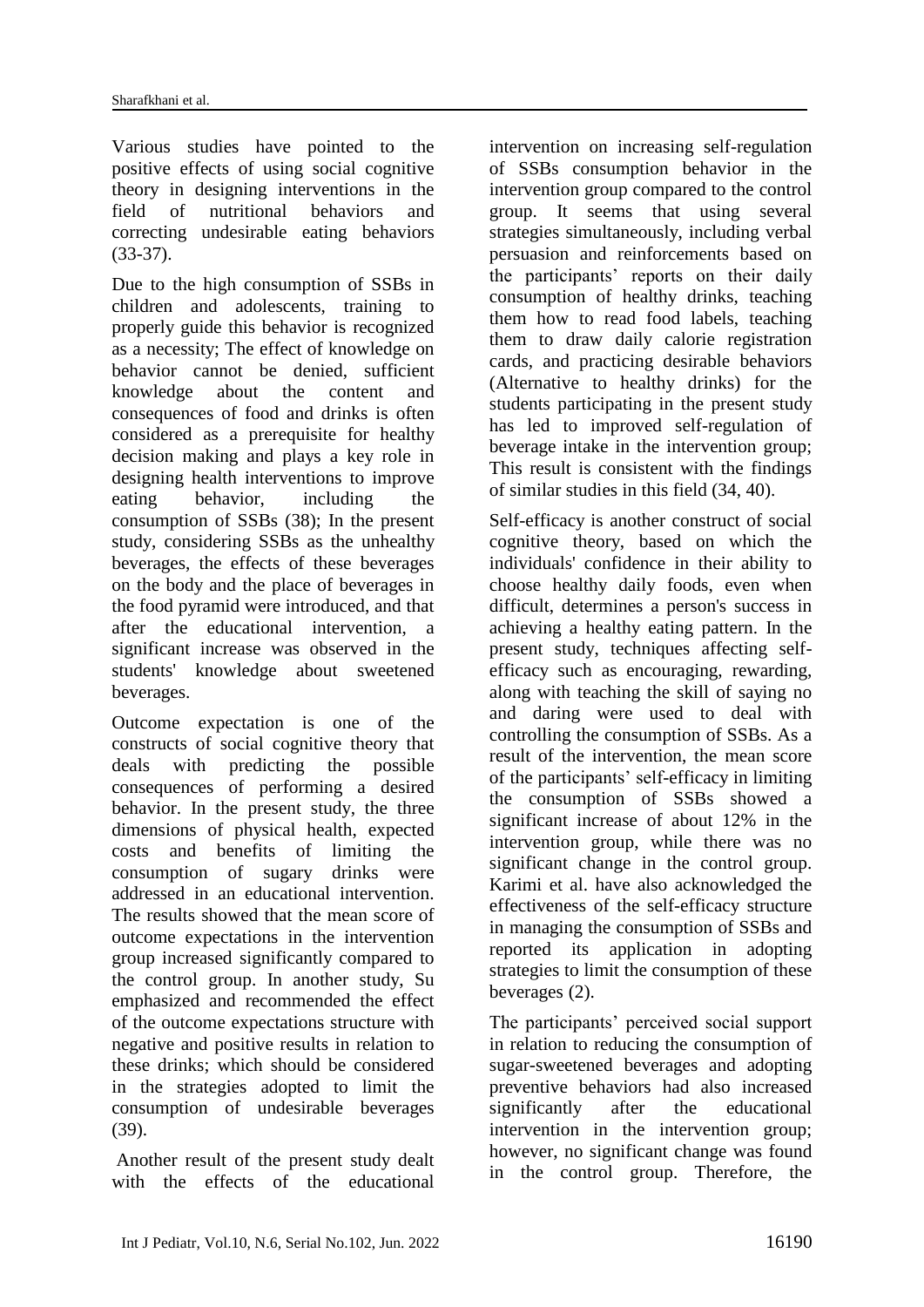educational method used in this study, which includes the introduction of appropriate practice patterns in relation to the consumption of sugar-sweetened beverages through information support, social support and evaluation support can be considered effective. Several studies point to the important role of the perceived support, especially by important people such as family and friends, in healthy eating; and consider it an integral part of healthy diet management programs (34, 41, 42).

It should be noted that the perceived barriers variable is not considered as social cognitive theory constructs, but it can be influential in the improvement of selfefficacy in overcoming the existing barriers and providing appropriate facilitators for the strong willpower and motivation needed to maintain healthy eating habits. However, since the barriers can reduce adherence, action should be taken to reduce the consumption of sugary drinks by using facilitators and removing barriers (43).

In the present study, improving awareness, outcome expectations, self-regulation, selfefficacy, social support and reducing perceived barriers after educational intervention led to the adoption of preventive behaviors to reduce the consumption of SSBs in the intervention group compared to the control group.

## **4-1. Limitations of the study**

The main limitation of the study was related to the fact that the data were collected through a self-report instrument, which is likely not to show the students' real performance with regard to the topic of the study.

## **5-CONCLUSION**

The results of this study showed the positive effectiveness of an educational intervention based on social cognitive theory in improving the participants scores

in the constructs of awareness, outcome expectations, self-regulation, self-efficacy, social support and reduction of perceived barriers associated with adopting behaviors to prevent excessive consumption of SSBs; and that following the intervention, a decrease in the consumption of SSBs was observed in the students of the intervention group.

## **6-CONFLICT OF INTEREST:**

None.

## **7- ACKNOWLEDGMENT**

This article was extracted from a research project approved by the Department of Research of Isfahan University of Medical Sciences with No. 339080. The authors would like to express their gratitude and appreciation to the Research Director of Isfahan University of Medical Sciences, Vice-Chancellor for Research in the Educational Organization of Urmia, Iran, and the participants of te study.

## **8- REFERENCES**

1. French SA, Lin B-H, Guthrie JF. National trends in soft drink consumption among children and adolescents aged 6 to 17 years: prevalence, amounts, and sources, 1977/1978 to 1994/1998. Journal of the American Dietetic Association. 2003; 103(10):1326-31.

2. Karimi M, Zare Haroftah F, Baghianimoghadam MH, Bahrevar V, Ghiyasi H. Prediction of the Students' Intention to the Consumption of Soft Drinks: Using the Extended Parallel Process Model. Journal of Health Sciences & Surveillance System. 2017; 5(2):94-9.

3. Vartanian LR, Schwartz MB, Brownell KD. Effects of soft drink consumption on nutrition and health: a systematic review and meta-analysis. American journal of public health. 2007; 97(4):667-75.

4. Wang YC, Bleich SN, Gortmaker SL. Increasing caloric contribution from sugar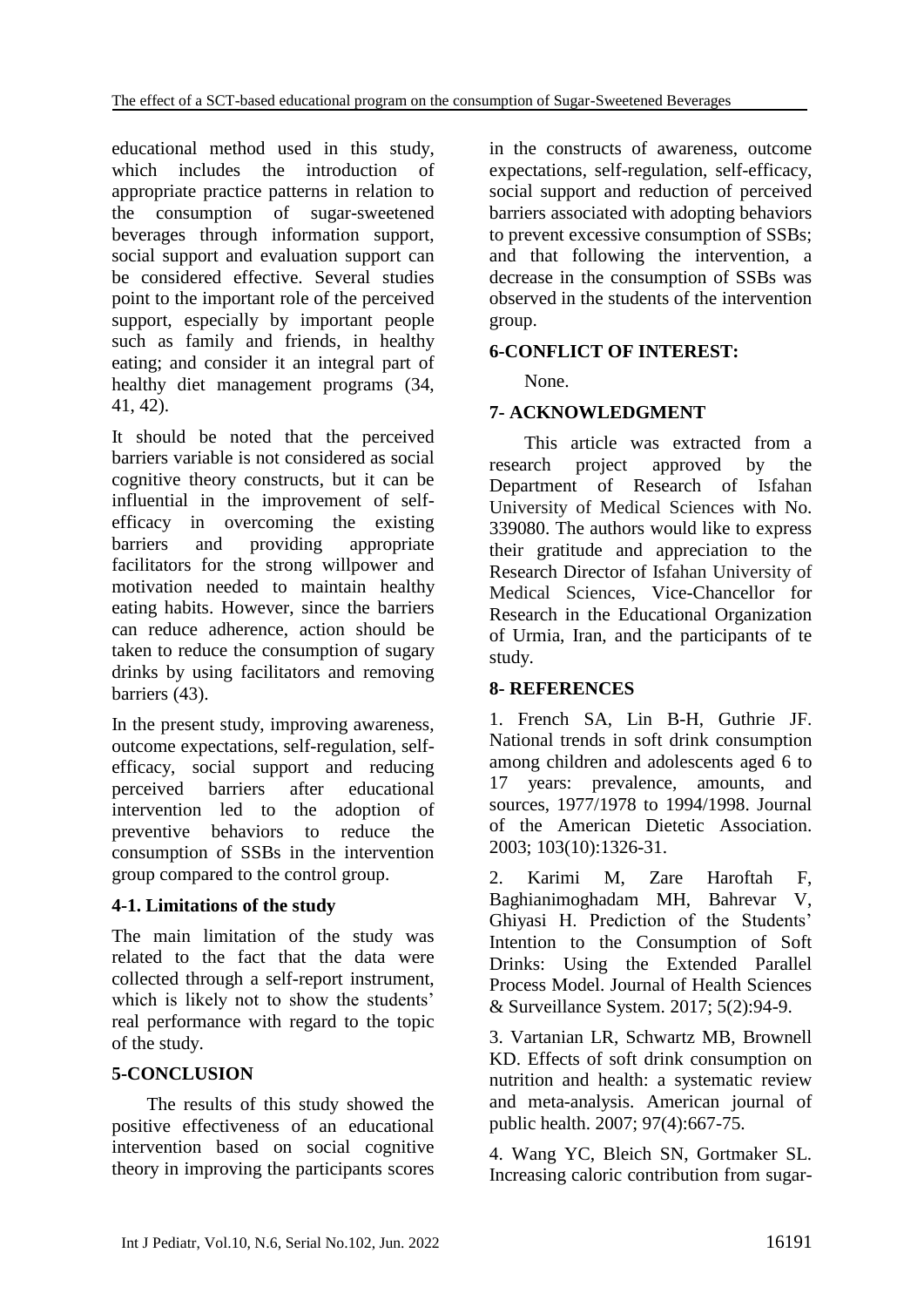sweetened beverages and 100% fruit juices among US children and adolescents, 1988– 2004. Pediatrics. 2008; 121(6):e1604-e14.

5. Dehdari T, Mergen T. A survey of factors associated with soft drink consumption among secondary school students in Farooj city, 2010. Journal of Jahrom University of Medical Sciences. 2012; 9(4):33-9.

6. Bowen KJ, Sullivan VK, Kris-Etherton PM, Petersen KS. Nutrition and cardiovascular disease—an update. Current atherosclerosis reports. 2018;  $20(2):1-11.$ 

7. Bleich SN, Vercammen KA. The negative impact of sugar-sweetened beverages on children's health: an update of the literature. BMC obesity. 2018; 5(1):1-27.

8. Europe E. Reducing the consumption of sugar-sweetened beverages and their negative health impact in Estonia. Copenhagen: World Health Organization. 2017.

9. Organization WH. Guideline: sugars intake for adults and children: World Health Organization; 2015.

10. Eck KM, Dinesen A, Garcia E, Delaney CL, Famodu OA, Olfert MD, Byrd-Bredbenner C, Shelnutt KP. "Your body feels better when you drink water": parent and school-age children's sugarsweetened beverage cognitions. Nutrients. 2018; 10(9):1232.

11. Bere E, Glomnes ES, te Velde SJ, Klepp K-I. Determinants of adolescents' soft drink consumption. Public health nutrition. 2008; 11(1):49-56.

12. Hagger M, Weed M. DEBATE: do behavioral interventions work in the real world. Int J Behav Nutr Phys Act. 2019;  $16.36$ 

13. Nutbeam D, Harris E, Wise W. Theory in a nutshell: a practical guide to health promotion theories: McGraw-Hill; 2010.

14. Glanz K, Rimer BK, Viswanath K. Health behavior and health education: theory, research, and practice: John Wiley & Sons; 2008.

15. Gaines A, Turner LW. Improving Fruit and Vegetable Intake among Children. Californian Journal of Health Promotion. 2009; 7(1):52-66.

16. Kolopaking R. Use of the Self-Regulatory Approach to Develop and Evaluate the Nutrition Education Effectiveness: Jakarta: University of Indonesia; 2010.

17. Nixon C, Moore H, Douthwaite W, Gibson E, Vogele C, Kreichauf S, Wildgruber A, Manios Y, Summerbell CD, ToyBox-study group. Identifying effective behavioural models and behaviour change strategies underpinning preschool-and school-based obesity prevention interventions aimed at 4–6‐year‐olds: a systematic review. Obesity reviews. 2012; 13:106-17.

18. Mazarello Paes V, Hesketh K, O'Malley C, Moore H, Summerbell C, Griffin S, et al. Determinants of sugar‐sweetened beverage consumption in young children: a systematic review. Obesity reviews. 2015; 16(11):903-13.

19. Choudhary SR, Momin MIH, Kantharia S. Facebook and WhatsApp: Beneficial or harmful. Journal of Evidence Based Medicine and Healthcare. 2015; 2(17):2306-11.

20. Ahad AD, Lim SMA. Convenience or nuisance? The 'WhatsApp'dilemma. Procedia-Social and Behavioral Sciences. 2014; 155:189-96.

21. Susilo A, editor Exploring Facebook and WhatsApp as supporting social network applications for English learning in higher education2014: Conference On Professional Development In Education (PDE2014), Widyatama.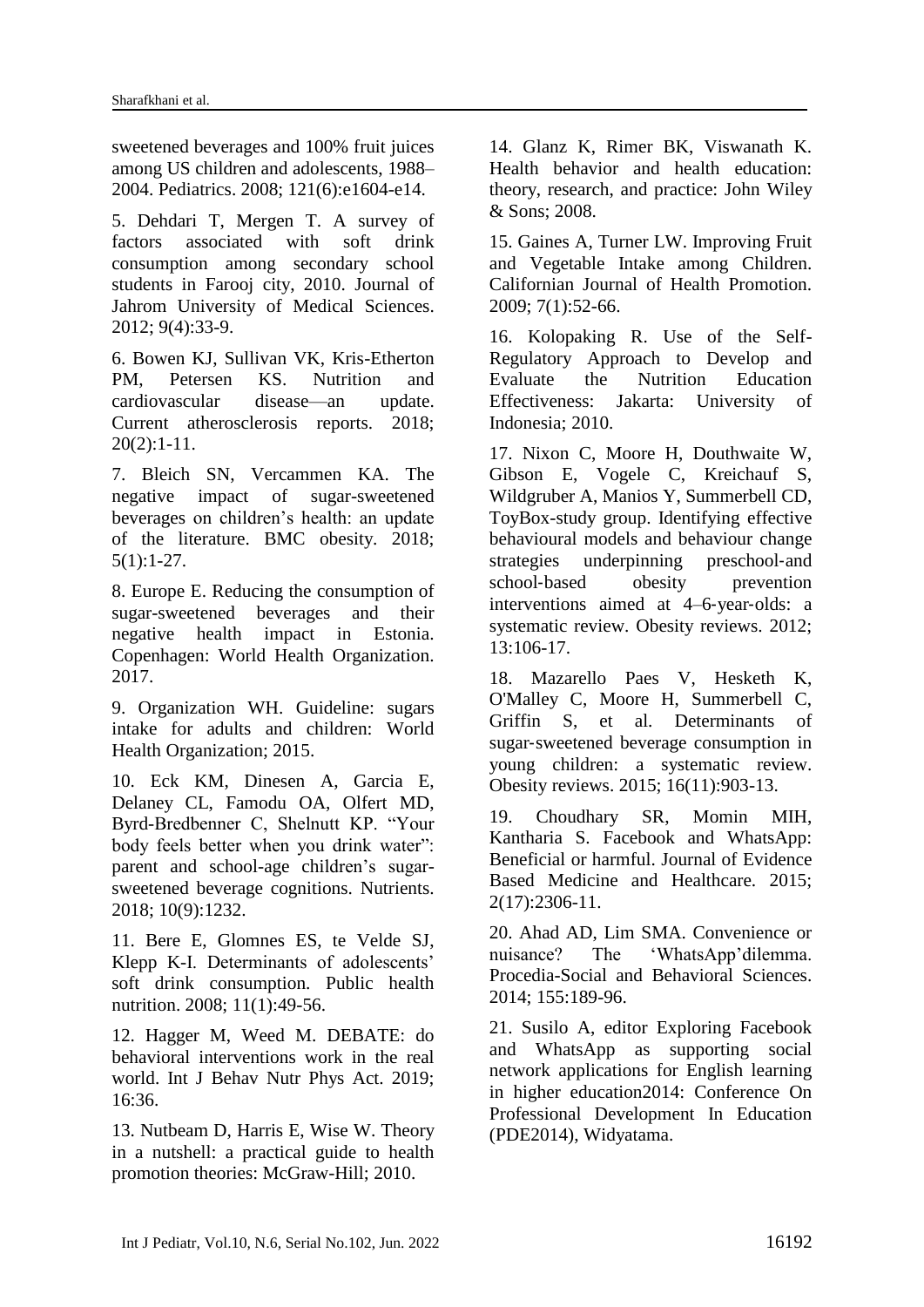22. Winnie W, Cheung K. A feasibility study of a WhatsApp-delivered transtheoretical model-based intervention to promote healthy eating knowledge and habits for firefighters in Hong Kong: A cluster randomized controlled trial. 2020.

23. Inauen J, Bolger N, Shrout PE, Stadler G, Amrein M, Rackow P, Scholz U. Using smartphone-based support groups to promote healthy eating in daily life: A randomized trial. Applied Psychology: Health and Well‐Being. 2017; 9(3):303-23.

24. Leme ACB, Lubans DR, Guerra PH, Dewar D, Toassa EC, Philippi ST. Preventing obesity among Brazilian adolescent girls: six-month outcomes of the Healthy Habits, Healthy Girls–Brazil school-based randomized controlled trial. Preventive medicine. 2016; 8 6:77-83.

25. Knol LL, Myers HH, Black S, Robinson D, Awololo Y, Clark D, Parker CL, Douglas JW, Higginbotham JC. Development and feasibility of a childhood obesity prevention program for rural families: Application of the social cognitive theory. American journal of health education. 2016; 47(4):204-14.

26. Poddar KH, Hosig KW, Anderson ES, Nickols-Richardson SM, Duncan SE. Web-based nutrition education intervention improves self-efficacy and self-regulation related to increase dairy intake in college students. Journal of the American Dietetic Association. 2010; 110(11):1723-7.

27. Poddar KH, Hosig KW, Anderson-Bill ES, Nickols-Richardson SM, Duncan SE. Dairy intake and related self-regulation improved in college students using online nutrition education. Journal of the Academy of Nutrition and Dietetics. 2012; 112(12):1976-86.

28. Poddar KH. Using social cognitive theory to improve intake of dairy products by college students: Virginia Tech; 2009.

29. Blomain D. Social cognitive theory and nutrition behavior: Effects of an introductory nutrition course intervention among college students: Drexel University; 2016.

30. Hoppe CS. Sugar sweetened beverage consumption and behavioral correlates in a pilot study of high school students in Austin, Texas. 2012.

31. Heeman VG. A Social Cognitive Model of Parental Nutritional Communication and Parental Perceptions of Preschoolers' Eating-Related Attitudes and Behaviors: Kent State University; 2016.

32. Sharafkhani N, Heidari Z, Paknahad Z, Mostafavi F. Psychological determinants of Sugar-Sweetened Beverages consumption among Secondary School Students: An Integrated Application of Social Cognitive Theory and Perceived Barriers Structure. International Journal of Pediatrics. 2020.

33. Rinderknecht K, Smith C. Social cognitive theory in an after-school nutrition intervention for urban Native American youth. Journal of nutrition education and behavior. 2004; 36(6):298- 304.

34. Ahmadi Z, Pirzadeh A, Hasanzadeh A, Mostafavi F. The effect of a social cognitive theory-based intervention on fast food consumption among students. Iranian Journal of Psychiatry and Behavioral Sciences. 2018; 12(2).

35. Healthy Hidayanty M, Saptawati Bardosono M, Rita Damayanti M. A social cognitive theory-based programme for eating patterns and sedentary activity among overweight adolescents in Makassar, South Sulawesi: a cluster randomized controlled trial. Asia Pacific journal of clinical nutrition. 2016; 25:S83.

36. Penaranda E, Modave F, Diaz M. A social cognitive theory: Perspective of the